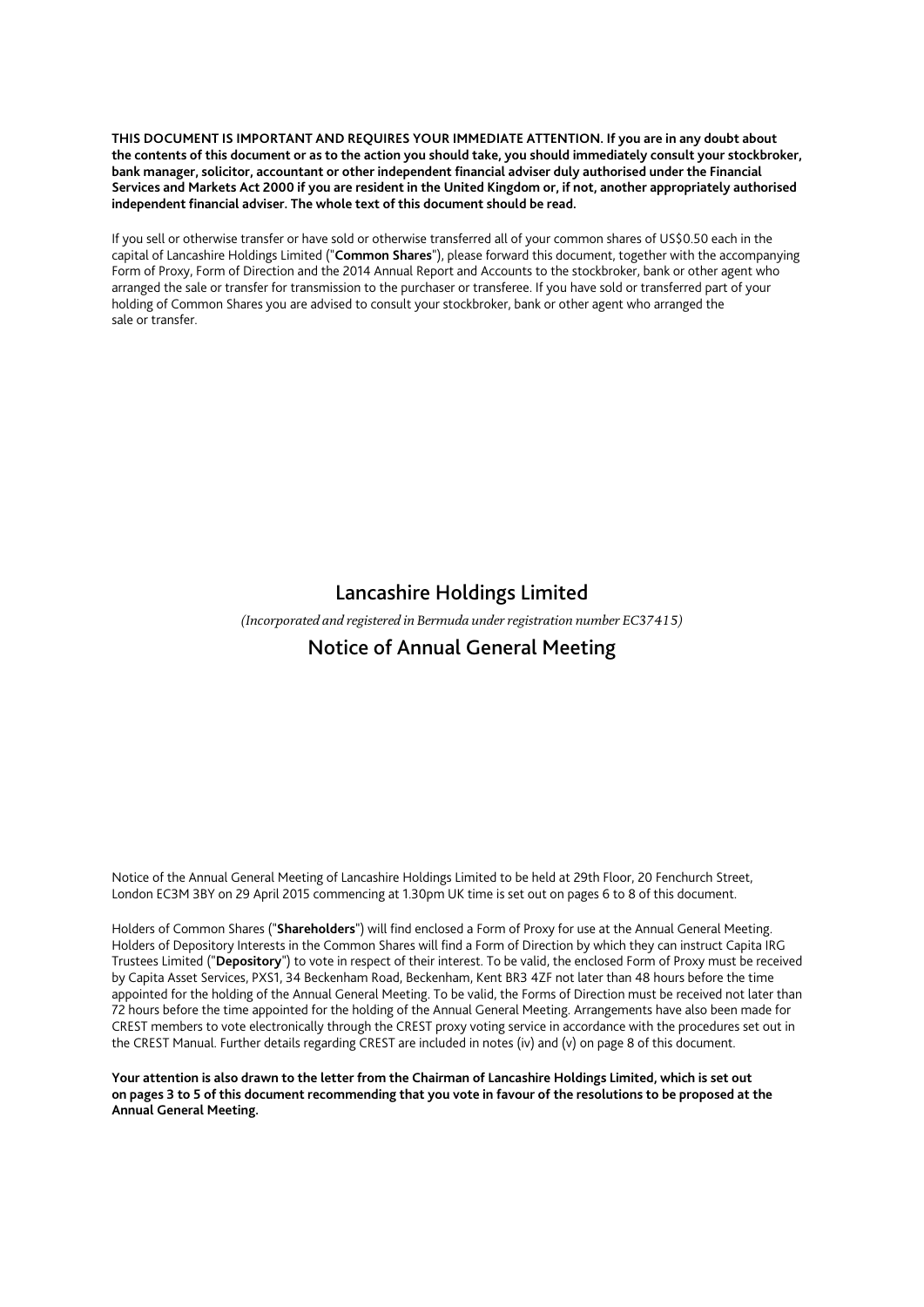# Note Regarding Forward-Looking Statements

Certain statements and indicative projections (which may include modeled loss scenarios) made in the Chairman's letter in this document that are not based on current or historical facts are forward-looking in nature including, without limitation, statements containing the words "believes", "anticipates", "plans", "projects", "forecasts", "guidance", "intends", "expects", "estimates", "predicts", "may", "can", "will", "seeks", "should", or, in each case, their negative or comparable terminology. All such statements other than statements of historical facts including, without limitation, the financial position of the Company and its subsidiaries (the "**Group**"), the Group's liquidity, tax residency, results of operations, prospects, growth, capital management plans and efficiencies, ability to create value, dividend policy, operational flexibility, composition of management, business strategy, plans and objectives of management for future operations (including development plans and objectives relating to the Group's insurance business) are forward-looking statements. Such forward-looking statements involve known and unknown risks, uncertainties and other important factors that could cause the actual results, performance or achievements of the Group to be materially different from future results, performance or achievements expressed or implied by such forward-looking statements.

These factors include, but are not limited to: the Group's ability to integrate its businesses and personnel; the successful retention and motivation of the Group's key management; the increased regulatory burden facing the Group; the number and type of insurance and reinsurance contracts that the Group writes or may write; the Group's ability to implement successfully its business strategy during 'soft' as well as 'hard' markets; the premium rates which may be available at the time of such renewals within the Group's targeted business lines; the possible low frequency of large events; potentially unusual loss frequency; the impact that the Group's future operating results, capital position and rating agency and other considerations may have on the execution of any capital management initiatives or dividends; the possibility of greater frequency or severity of claims and loss activity than the Group's underwriting, reserving or investment practices have anticipated; the reliability of, and changes in assumptions to, catastrophe pricing, accumulation and estimated loss models; increased competition from existing alternative capital providers, insurance linked funds and collateralised special purpose insurers and the related demand and supply dynamics as contracts come up for renewal; the effectiveness of the Group's loss limitation methods; the potential loss of key personnel; a decline in the Group's operating subsidiaries' rating with A.M. Best, Standard & Poor's, Moody's or other rating agencies; increased competition on the basis of pricing, capacity, coverage terms or other factors; a cyclical downturn of the industry; the impact of a deteriorating credit environment for issuers of fixed income investments; the impact of swings in market interest rates and securities prices; a rating downgrade of, or a market decline in, securities in its investment portfolio; changes in governmental regulations or tax laws in jurisdictions where the Group conducts business; any of the Group's Bermudian subsidiaries becoming subject to income taxes in the United States or the United Kingdom; the inapplicability to the Group of suitable exclusions from the UK CFC regime; and any change in the UK government or UK government policy which impacts the CFC regime or other tax changes.

These forward-looking statements speak only as at the date of publication. Lancashire Holdings Limited expressly disclaims any obligation or undertaking (save as required to comply with any legal or regulatory obligations including the rules of the London Stock Exchange) to disseminate any updates or revisions to any forward-looking statements to reflect any changes in the Group's expectations or circumstances on which any such statement is based.

# Expected Timetable of Principal Events

Publication of this document and posting to Shareholders 18 March 2015 Voting record date 5.00pm UK time on 20 March 2015 Latest time and date for receipt of Forms of Direction 1.30pm UK time on 26 April 2015 Latest time and date for receipt of Forms of Proxy 1.30pm UK time on 27 April 2015 Time and date of Annual General Meeting 1.30pm UK time on 29 April 2015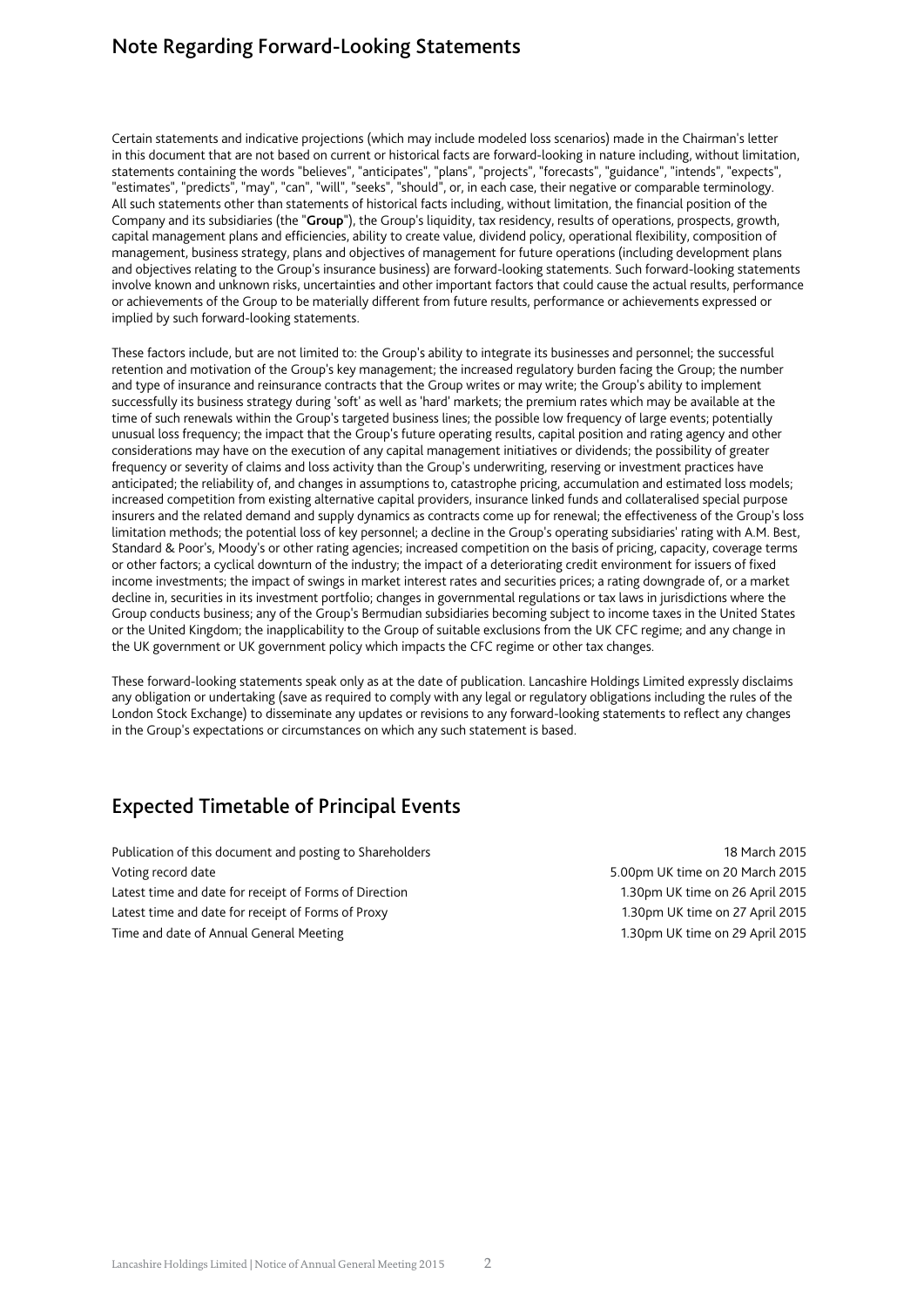# Letter from the Chairman of Lancashire Holdings Limited (the "Company")

*(Incorporated and registered in Bermuda under registration number EC37415)* 

#### *Directors:*

**Peter Clarke,** *Non-Executive Director*  **Emma Duncan,** *Non-Executive Director*  **Simon Fraser,** *Senior Independent Director*  **Samantha Hoe-Richardson,** *Non-Executive Director*  **Alex Maloney,** *Chief Executive Officer*  **Tom Milligan,** *Non-Executive Director*  **Martin Thomas,** *Non-Executive Chairman*  **Elaine Whelan,** *Chief Financial Officer* 

*Head Office:* 29th Floor 20 Fenchurch Street London EC3M 3BY United Kingdom

*Registered Office:* Power House 7 Par-la-Ville Road Hamilton HM 11 Bermuda

**18 March 2015** 

## To all Shareholders:

Dear Shareholder,

## Notice of Annual General Meeting and recommendation to vote in favour of the Resolutions

I am writing to give you details of the business proposed to be considered at the Company's forthcoming Annual General Meeting ("**AGM**") to be held at 29th Floor, 20 Fenchurch Street, London EC3M 3BY on 29 April 2015 commencing at 1.30pm UK time. The notice convening the AGM is set out on pages 6 to 8 of this document.

## Proposed Business of the AGM

## **1. Accounts and Auditors (Resolutions 1, 2, 3 and 4)**

Resolutions are proposed to receive the Company's audited consolidated financial statements and to approve the Annual Report on Remuneration, which are contained in the 2014 Annual Report and Accounts (**Resolutions 1 and 2**), to re-appoint the Company's auditors (**Resolution 3**), and to authorise the Company's board of directors (the "**Board**") to set the auditors' remuneration (**Resolution 4**).

Resolution 2 seeks Shareholders' approval for the Annual Report on Remuneration as set out in the second part of the Directors' Remuneration Report, on pages 61 to 78 of the 2014 Annual Report and Accounts. The Directors' Remuneration Policy, which describes the Company's remuneration policy for 2014 and the following two years, was approved by a binding Shareholder vote at the annual general meeting held on 30 April 2014.

The Company's auditors, Ernst & Young LLP, have audited those parts of the Directors' Remuneration Report required to be audited and their report may be found on pages 86 to 89 of the 2014 Annual Report and Accounts.

## **2. Election of Directors (Resolutions 5, 6, 7, 8, 9, 10, 11 and 12)**

The UK Corporate Governance Code (the "**Code**") recommends that all Directors of FTSE 350 companies should be subject to annual re-election by shareholders. Accordingly, all the Directors of the Company are submitting themselves for re-election at the AGM. In the Board's view, each Director continues to make an effective contribution to the deliberations of the Board and to demonstrate commitment to their role. This view is supported by my own review of their performance following a formal evaluation of the performance of the Board and that of its committees and individual Directors.

Further information about the performance evaluation process and the Directors, including their biographies, is set out in the accompanying 2014 Annual Report and Accounts.

The Board considers all the Non-Executive Directors to be independent within the meaning of the Code.

Peter Clarke and Tom Milligan were appointed by the Board as Directors with effect from 9 June 2014 and 3 February 2015, respectively, and, in accordance with the Company's Bye-laws, stand for election by Shareholders at the AGM. The Board considers that Messrs Clarke's and Milligan's skills and experience, as described in their biographies on pages 47 and 48 of the 2014 Annual Report and Accounts, will be of great benefit to the Board and the Company.

## **3. Renewal of general and unconditional authority to allot shares (Resolution 13)**

Pursuant to Bye-law 2.4 of the Company's Bye-laws, the Board is seeking Shareholders' approval to renew the general and unconditional authority granted to the Directors to allot Relevant Securities (as defined in Bye-law 2.4(b)) up to an aggregate nominal value of US\$33,390,320, an amount equal to approximately one-third of the issued Common Share capital of the Company as at the date of this document. The Directors of the Company have no present intention of issuing any Relevant Securities pursuant to this authority, but believe it to be in the best interests of the Company for the Board to be granted this authority to take advantage of appropriate opportunities.

The authority granted by this resolution will be exercised only if the Directors of the Company believe that to do so would be in the best interests of the Company. Unless otherwise renewed or revoked by the Shareholders in general meeting, this authority will expire at the conclusion of the annual general meeting of the Company in 2016 or, if earlier, 15 months from the date the relevant resolution is passed.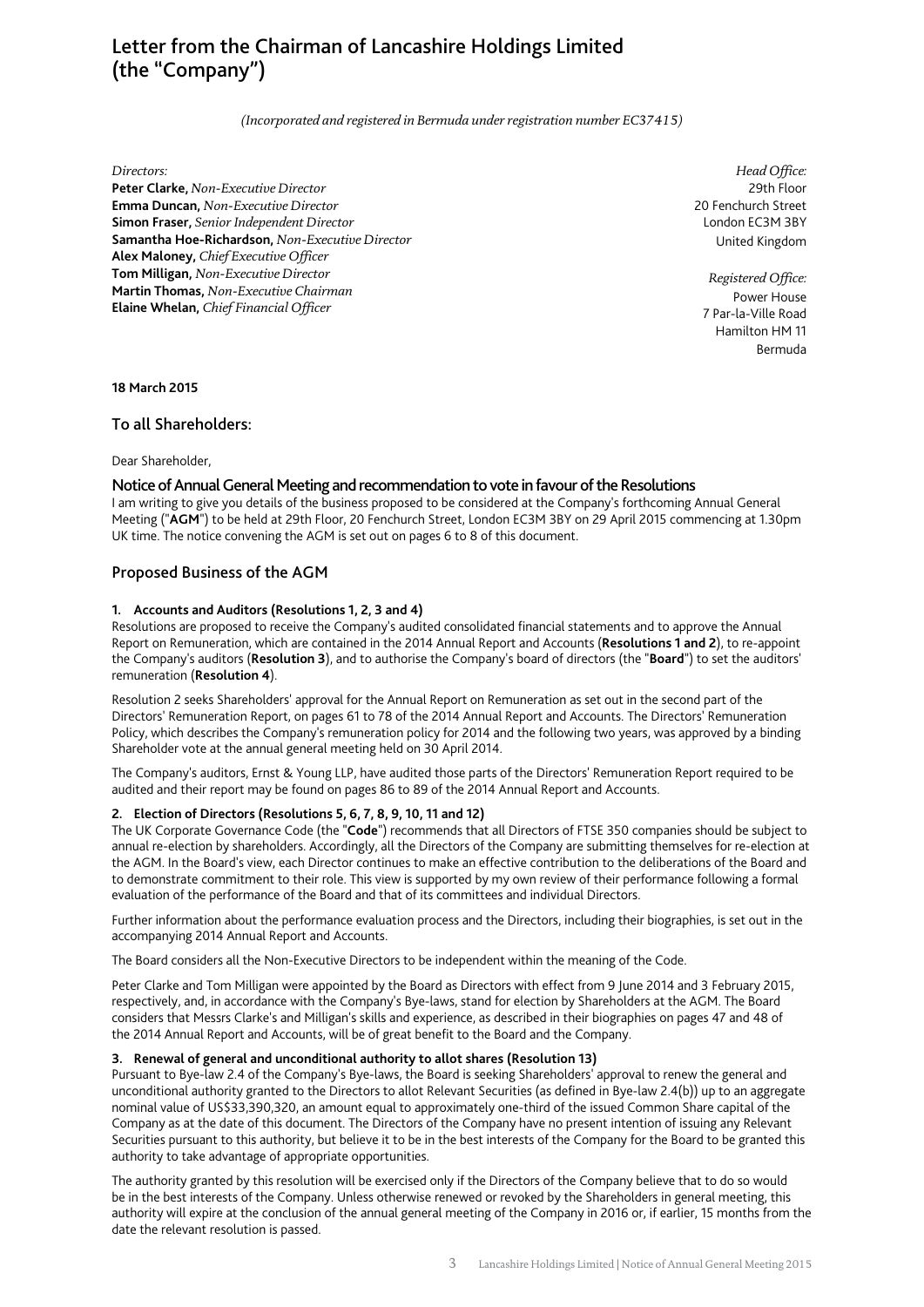### **4. Renewal of authority to allot shares for cash on a non pre-emptive basis (Resolution 14)**

Pursuant to Bye-law 2.6 of the Company's Bye-laws, the Board is seeking Shareholders' authorisation for the Directors of the Company to allot Equity Securities (as defined in Bye-law 2.5(g)) up to an aggregate nominal value of US\$15,025,644 on a non pre-emptive basis, such amount being approximately 15 per cent of the Company's issued share capital as at the date of this document. The Bye-laws of the Company require that, unless Shareholders resolve otherwise, any Equity Securities allotted for cash must be offered to existing holders of Relevant Shares, Relevant Employee Shares and Relevant Warrant Shares (each as defined in Bye-law 2.5(g)) pro rata to their existing shareholdings. The Bye-laws permit this requirement to be disapplied and the purpose of this resolution is to authorise the Board to allot Equity Securities as if such provisions did not apply in certain circumstances, when the Board considers that to do so would be in the best interests of the Company.

The Board acknowledges that the amount of the pre-emption disapplication for which authority is requested is above the 5 per cent level that is considered routine by UK investors and investor groups. In seeking this authorisation, the Board's resolve has been strengthened over a number of years through its extensive engagement with the Company's Shareholders, to whom we have explained the need to maintain competitiveness in the face of changing market circumstances.

In the last few years a similar resolution has been overwhelmingly supported by the Company's Shareholders: in 2011, a Special Resolution requesting authority at 10 per cent was approved on 18 August 2011 by 95.62 per cent of the votes cast, and at the annual general meeting held on 3 May 2012 a similar resolution was approved by 94.74 per cent of the votes cast. At the annual general meeting held on 1 May 2013 a Special Resolution requesting authority at the 15 per cent level was approved by 96.46 per cent of the votes cast, and at the annual general meeting held on 30 April 2014 a similar resolution was approved by 95.34 per cent of the votes cast.

The strategic business case is described in more detail below. In the Board's view it wholly justifies the larger pre-emption disapplication, in line with the principles published by the UK Pre-emption Group, which are supported by UK investor groups.

As a Company, we seek to be nimble in our capital management strategy, returning our Shareholders' capital to them when we do not need it for underwriting purposes. The Board believes strongly that the converse of this strategy is that the Company should have the flexibility to raise capital quickly if the need ever arises, particularly with the influx of third-party capital to the sector, in structures that allow it to be put to use at very short notice. At current share prices (calculated during the period immediately prior to the printing of this document), the proposed authority would enable the Company to raise about US\$310 million. The Company does not expect to utilize this authority as a response to normal loss events. Rather, this authority will be utilized to respond to a significant 'market moving' loss event, for example, an industry loss in excess of Hurricane Katrina. Shareholders will note the peak zone elemental loss exposures of the Company as at the end of 2014, set out at page 103 of the 2014 Annual Report and Accounts. The request for 15 per cent authority at the current share price (calculated during the period immediately prior to the printing of this document) would enable the Company to replenish all of the capital exposed under its maximum one in one hundred peak loss exposure for a Gulf of Mexico Hurricane loss, which as at 31 December 2014 stood at US\$254.2 million.

The Company operates in a market that rewards the fastest to react; those who can play a role in benchmarking an adjusted pricing regime, as well as meeting brokers' needs for immediate capacity. In this way, first movers make the new market. The Board is recommending that, as in previous years, Shareholders vote for this first mover advantage. Your support for Resolution 14 will help give the Company greater competitive parity with its insurance company peers, particularly those of its competitors operating in the Bermuda and U.S. markets, as well as providers of and vehicles for third-party capital.

However, the Board has no immediate intention to use this authority. If as a result of a major market loss current capital levels are reduced, the Board considers that it is important to provide the Company with immediate access to a full range of financing options both from a risk management perspective and to reinforce the Company's strategy of managing capital actively and prudently.

The Company's active capital management strategy continues to be demonstrated by the special dividends declared in November 2014 and February 2015 for the 2014 year of US\$1.20 and US\$0.50 per share respectively.

Unless otherwise renewed or revoked by the Shareholders in general meeting, this authority will expire at the conclusion of the annual general meeting of the Company in 2016 or, if earlier, 15 months from the date the relevant resolution is passed.

#### **5. Resolution to authorise the Company to purchase its own shares (Resolution 15)**

The Board is seeking Shareholders' approval to renew the authority granted to the Company by the Shareholders at the annual general meeting held on 30 April 2014. Pursuant to such authority, the Company is generally and unconditionally authorised to make one or more market purchases of the issued Common Shares of the Company up to an aggregate nominal value of US\$10,017,096, an amount equal to approximately 10 per cent of the issued Common Share capital of the Company as at the date of this document, at a price of not less than the nominal value of the Common Shares (exclusive of expenses payable by the Company).

The maximum price per Common Share (exclusive of expenses payable by the Company) that may be paid under the authority shall not exceed the higher of: (i) 5 per cent above the average of the closing middle market quotations of the Company's Common Shares derived from the London Stock Exchange Daily Official List for the 5 business days before the purchase is made; and (ii) an amount equal to the higher of the price of the last independent trade and the highest current independent bid for the Common Shares on the London Stock Exchange at the time of purchase. Purchases may otherwise be made in such manner and on such terms as the Board or any authorised committee may from time to time determine. Purchases would only be made if the effect would be expected to improve earnings per share and the Board considers that it would be in the best interests of the Company to do so. Pursuant to the Bye-laws of the Company, no purchase can be made if the Board determines that it would result in a non-de minimis adverse tax, legal or regulatory consequence to the Company, any of its subsidiaries or any holder of shares or its affiliates.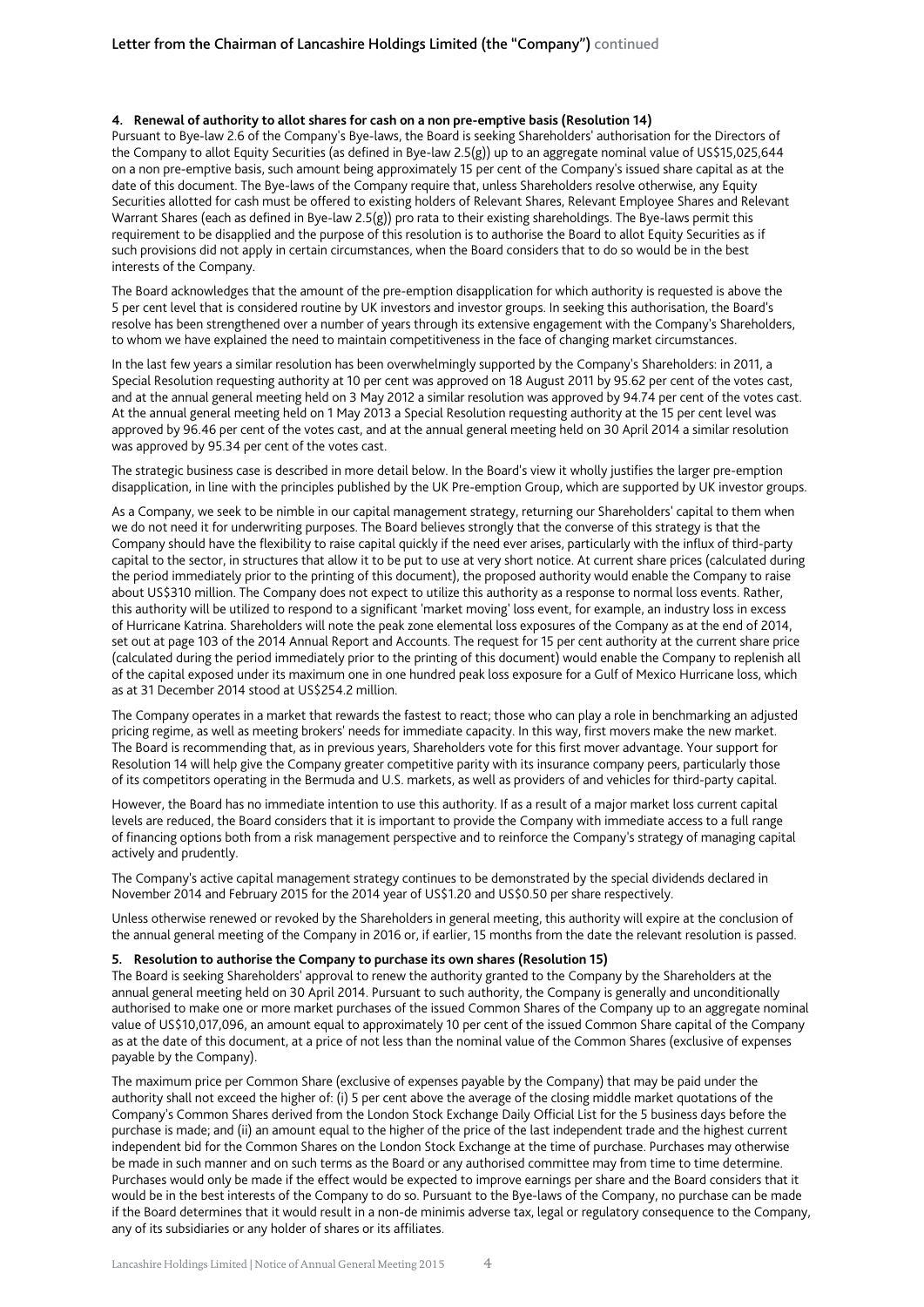The Company cannot by law (in respect of the par value of the shares to be purchased) purchase its own shares except out of:

- (a) the capital paid up thereon; or
- (b) the funds of the Company which would otherwise be available for dividend payment or distribution; or
- (c) the proceeds of a fresh issue of shares made for the purpose of the repurchase, and

the premium if any payable on the repurchase is provided out of the funds of the Company which would otherwise be available for dividend payment or distribution or out of the Company's share premium account before the repurchase date.

Unless otherwise renewed or revoked by the Shareholders in general meeting, this authority will expire on the conclusion of the annual general meeting of the Company in 2016 or, if earlier, 15 months from the date the relevant resolution is passed.

This resolution complies with the current guidance issued by The Investment Association and the Board will have regard to any guidance issued by The Investment Association that may be published at the time of any such purchase of issued Common Shares of the Company.

Any shares repurchased by the Company will be cancelled or held as treasury shares.

#### **Voting**

**A Form of Proxy for use by Shareholders at the AGM is enclosed with this document. Whether or not you propose to attend the AGM, you are urged to complete and sign the Form of Proxy in accordance with the instructions printed thereon and to return it to the Company's Registrars, Capita Asset Services, PXS1, 34 Beckenham Road, Beckenham, Kent BR3 4ZF, as soon as possible and in any event so as to be received no later than 1.30pm UK time on 27 April 2015 (being 48 hours before the time appointed for the holding of the AGM). The return of a completed Form of Proxy or the submission by CREST members of an electronic proxy appointment will not preclude you from attending the AGM and voting in person, should you so wish.** 

**Holders of Depository Interests in the Company wishing to instruct Capita IRG Trustees Limited, the Depository, to vote in respect of the holder's interest should use the enclosed Form of Direction. The completed Form of Direction must be received by Capita Asset Services, PXS1, 34 Beckenham Road, Beckenham, Kent BR3 4ZF, as soon as possible and in any event so as to be received no later than 1.30pm UK time on 26 April 2015 (being 72 hours before the time appointed for the holding of the AGM).** 

#### **Record Date**

Only Shareholders entered on the register of members of the Company at 5.00pm UK time on 20 March 2015 shall be entitled to attend and vote at the AGM in respect of the number of Common Shares registered in their name at that time. Changes to entries on the register of members after 5.00pm UK time on 20 March 2015 shall be disregarded in determining the rights of any person to attend or vote at the meeting. The length of time between the record date and the AGM is necessary to allow sufficient time to complete the voting cut-back calculations as required by Bye-laws 40 and 41 (inclusive) of the Bye-laws of the Company.

#### **Recommendation**

The Directors believe that the resolutions to be proposed at the AGM and set out in the notice convening the AGM are in the best interests of the Company and its Shareholders as a whole, for the reasons stated. Accordingly, the Board recommends Shareholders to vote in favour of all resolutions to be proposed at the AGM. Each Director who holds Common Shares in the Company intends to vote in favour of all the resolutions in respect of his or her own shareholding.

Yours faithfully,

**Martin Thomas**  *Chairman*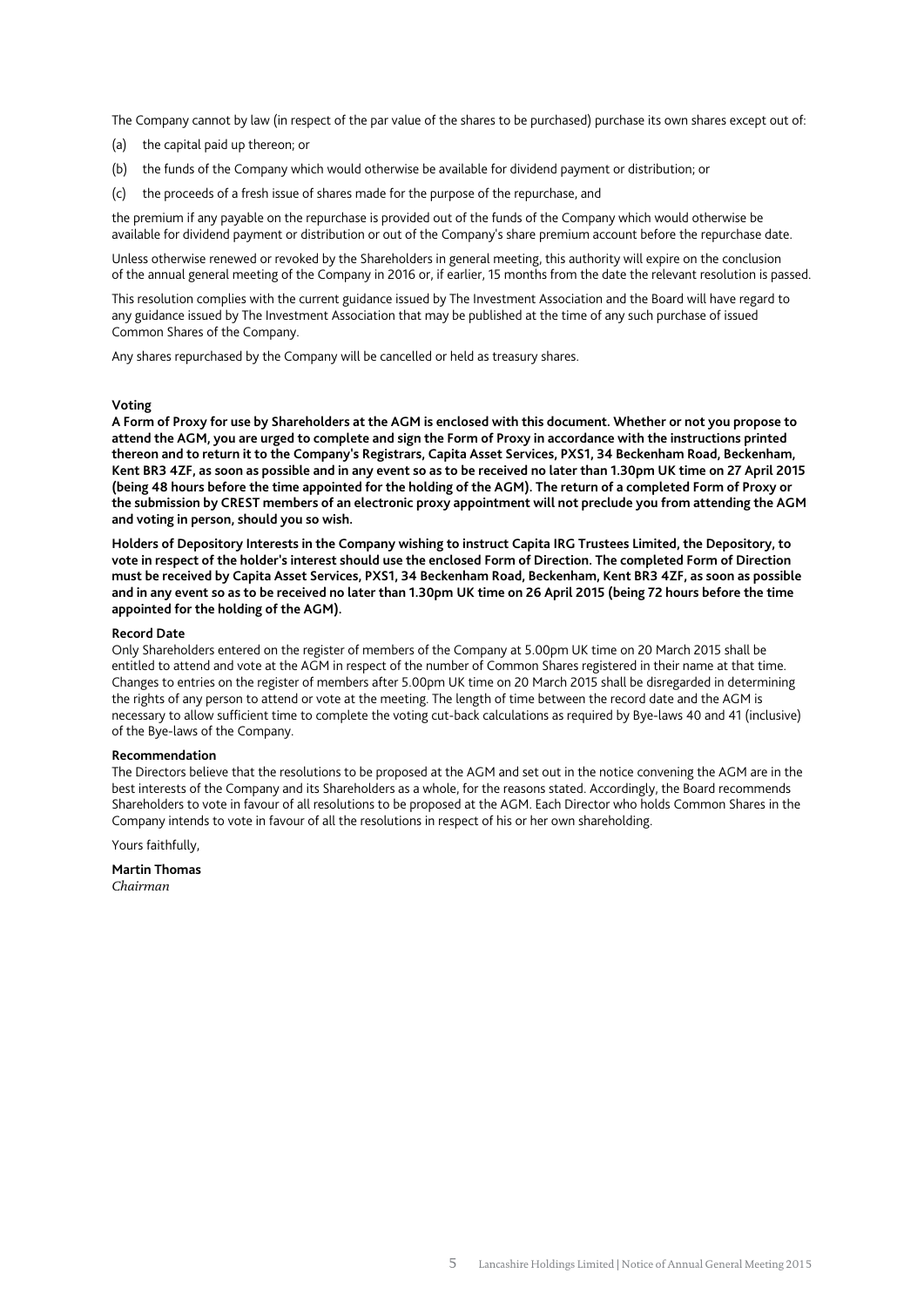# Lancashire Holdings Limited Notice of Annual General Meeting

**NOTICE IS HEREBY GIVEN** that the 2015 Annual General Meeting of the Company will be held at 29th Floor, 20 Fenchurch Street, London EC3M 3BY on 29 April 2015 commencing at 1.30pm UK time, for the purpose of considering and, if thought fit, passing the following resolutions.

Resolutions 1-13 (inclusive) will be considered and, if thought fit, passed as ordinary resolutions. Resolutions 14 and 15 will be considered and, if thought fit, passed as Special Resolutions (as defined in the Bye-laws).

## **ORDINARY RESOLUTIONS**

- 1. To receive the Company's audited consolidated financial statements for the year ended 31 December 2014.
- 2. To approve the Annual Report on Remuneration as set out in the second part of the Directors' Remuneration Report for the year ended 31 December 2014.
- 3. To re-appoint Ernst & Young LLP of 1 More London Place, London SE1 2AF, England as auditors of the Company, to hold office from the conclusion of this Annual General Meeting until the conclusion of the next annual general meeting at which the Company's financial statements are presented.
- 4. To authorise the Board of Directors, who may delegate this authority to the Board's audit committee, to set the auditors' remuneration.
- 5. To elect Peter Clarke as a Director of the Company, to hold office until the next annual general meeting or until his successor is elected or appointed or his office is otherwise vacated.
- 6. To elect Tom Milligan as a Director of the Company, to hold office until the next annual general meeting or until his successor is elected or appointed or his office is otherwise vacated.
- 7. To re-elect Emma Duncan as a Director of the Company, to hold office until the next annual general meeting or until her successor is elected or appointed or her office is otherwise vacated.
- 8. To re-elect Simon Fraser as a Director of the Company, to hold office until the next annual general meeting or until his successor is elected or appointed or his office is otherwise vacated.
- 9. To re-elect Samantha Hoe-Richardson as a Director of the Company, to hold office until the next annual general meeting or until her successor is elected or appointed or her office is otherwise vacated.
- 10. To re-elect Alex Maloney as a Director of the Company, to hold office until the next annual general meeting or until his successor is elected or appointed or his office is otherwise vacated.
- 11. To re-elect Martin Thomas as a Director of the Company, to hold office until the next annual general meeting or until his successor is elected or appointed or his office is otherwise vacated.
- 12. To re-elect Elaine Whelan as a Director of the Company, to hold office until the next annual general meeting or until her successor is elected or appointed or her office is otherwise vacated.
- 13. To grant the Directors of the Company a general and unconditional authority, pursuant to Bye-law 2.4 of the Company's Bye-laws, to allot Relevant Securities (within the meaning of that Bye-law), up to an aggregate nominal value of US\$33,390,320, an amount equal to approximately one-third of the issued Common Share capital of the Company as at the date of this document, provided that: (i) unless otherwise renewed or revoked in general meeting, this authority will expire at the conclusion of the annual general meeting of the Company in 2016 or, if earlier, 15 months from the date the relevant resolution is passed; (ii) the Company shall be entitled to make, before expiry of such authority, any offer or agreement which would or might require Relevant Securities to be allotted after such expiry and the Directors may allot such Relevant Securities in pursuance of such offer or agreement as if such authority had not expired; and (iii) such authority shall be in substitution for any and all authorities previously conferred upon the Directors for the purposes of Bye-law 2.4 but without prejudice to the allotment of any Relevant Securities already made or to be made pursuant to such authorities.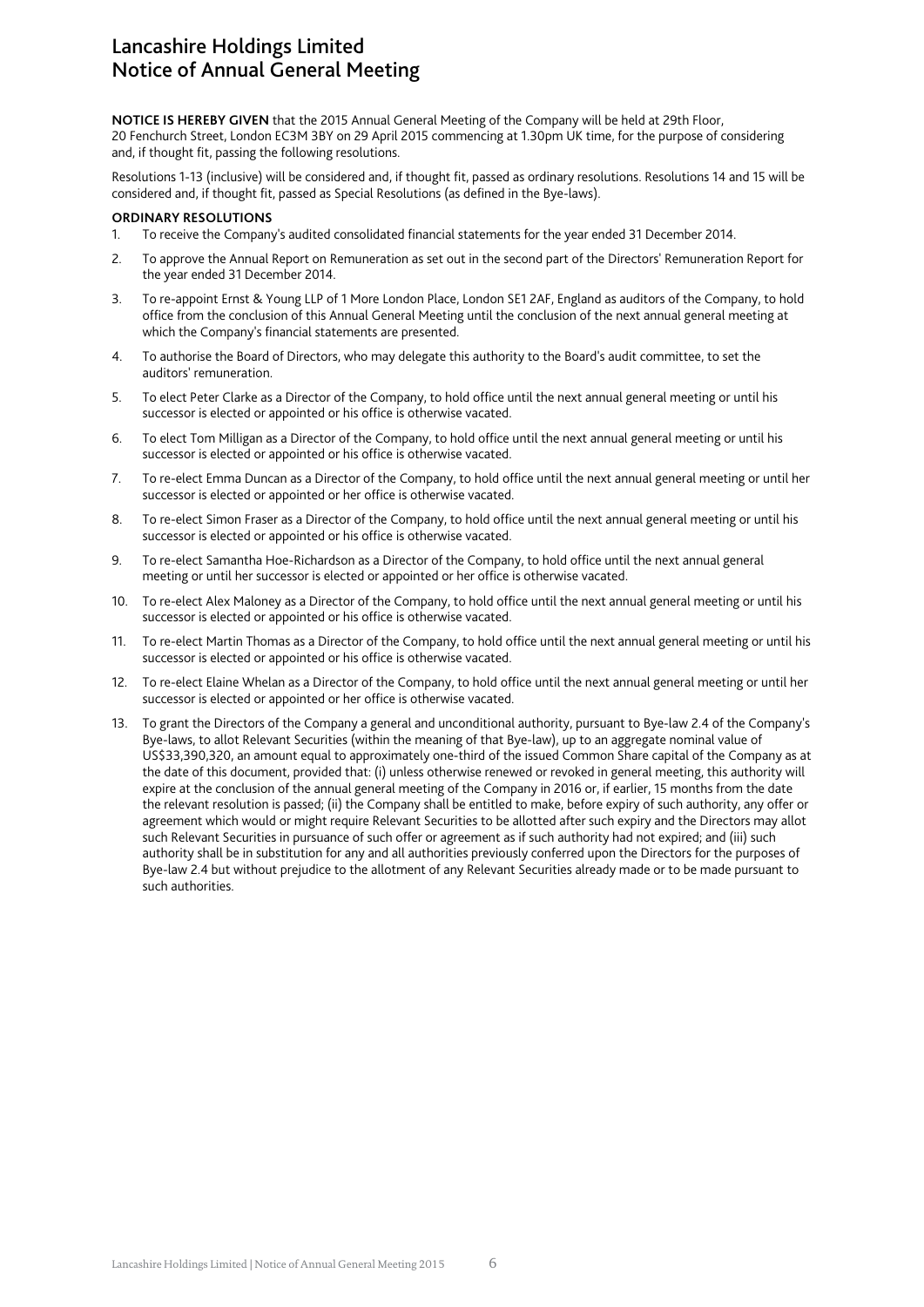#### **SPECIAL RESOLUTIONS**

- 14. That, subject to and conditional on the passing of Resolution 13, the Directors of the Company be authorised, in accordance with Bye-law 2.6 of the Company's Bye-laws, to allot Equity Securities (within the meaning of Bye-law 2.5(g)) for cash pursuant to the authority conferred by Resolution 13 as if Bye-law 2.5(a) of the Company's Bye-laws did not apply to such authority up to an aggregate nominal value of US\$15,025,644, such amount being approximately 15 per cent of the Company's issued share capital as at the date of this document, provided that, unless otherwise renewed or revoked by the Shareholders in general meeting, this authority will expire at the conclusion of the annual general meeting of the Company in 2016 or, if earlier, 15 months from the date the relevant resolution is passed and provided that the Company may before such expiry make any offer or agreement which would or might require Common Shares to be allotted after such expiry and the Directors may allot such Common Shares in pursuance of such offer or agreement as if Bye-law 2.5(a) did not apply.
- 15. That the Company be generally and unconditionally authorised, in accordance with Bye-law 3 of the Company's Bye-laws and pursuant to section 42A of the Companies Act of Bermuda, to make one or more market purchases of any of its common shares of US\$0.50 each ("Common Shares") in such manner and on such terms as the Directors of the Company or any authorised committee thereof may from time to time determine provided that:
	- (a) the maximum number of Common Shares hereby authorised to be purchased shall be 20,034,191 (representing approximately 10 per cent of the issued Common Share capital of the Company as at the date of this document);
	- (b) the minimum price (exclusive of expenses payable by the Company) which may be paid for a Common Share shall be US\$0.50;
	- (c) the maximum price (exclusive of expenses payable by the Company) which may be paid for a Common Share shall be the higher of:
		- (i) 5 per cent above the average of the closing middle market quotations for a Common Share of the Company taken from the London Stock Exchange Daily Official List for the 5 business days immediately preceding the day on which the Common Share is contracted to be purchased; and
		- (ii) the higher of the price of the last independent trade and the highest current independent bid for the Common Shares on the London Stock Exchange at the time of purchase as stipulated by Article 5(1) of the Commission Regulation (EC) No.2273/2003 of 22 December 2003 implementing the Market Abuse Directive (Directive 2003/6/EC of the European Parliament and of the Council) as regards exemptions for buy-back programmes and stabilisation of financial instruments;
	- (d) unless otherwise renewed or revoked by the Shareholders in a general meeting this authority will expire on the conclusion of the annual general meeting of the Company in 2016 or, if earlier, 15 months from the date the relevant resolution is passed; and
	- (e) the Company shall be entitled under such authority to make at any time before its expiry or termination any contract to purchase its own shares which will or may be executed wholly or partly after the expiry of the authority, and may make a purchase of Common Shares in pursuance of any such contract.

# **By order of the Board Christopher Head**

*Company Secretary* 

18 March 2015

Head Office: 29th Floor 20 Fenchurch Street London EC3M 3BY United Kingdom

Registered Office: Power House 7 Par-la-Ville Road Hamilton HM 11 Bermuda

Registration number: EC37415